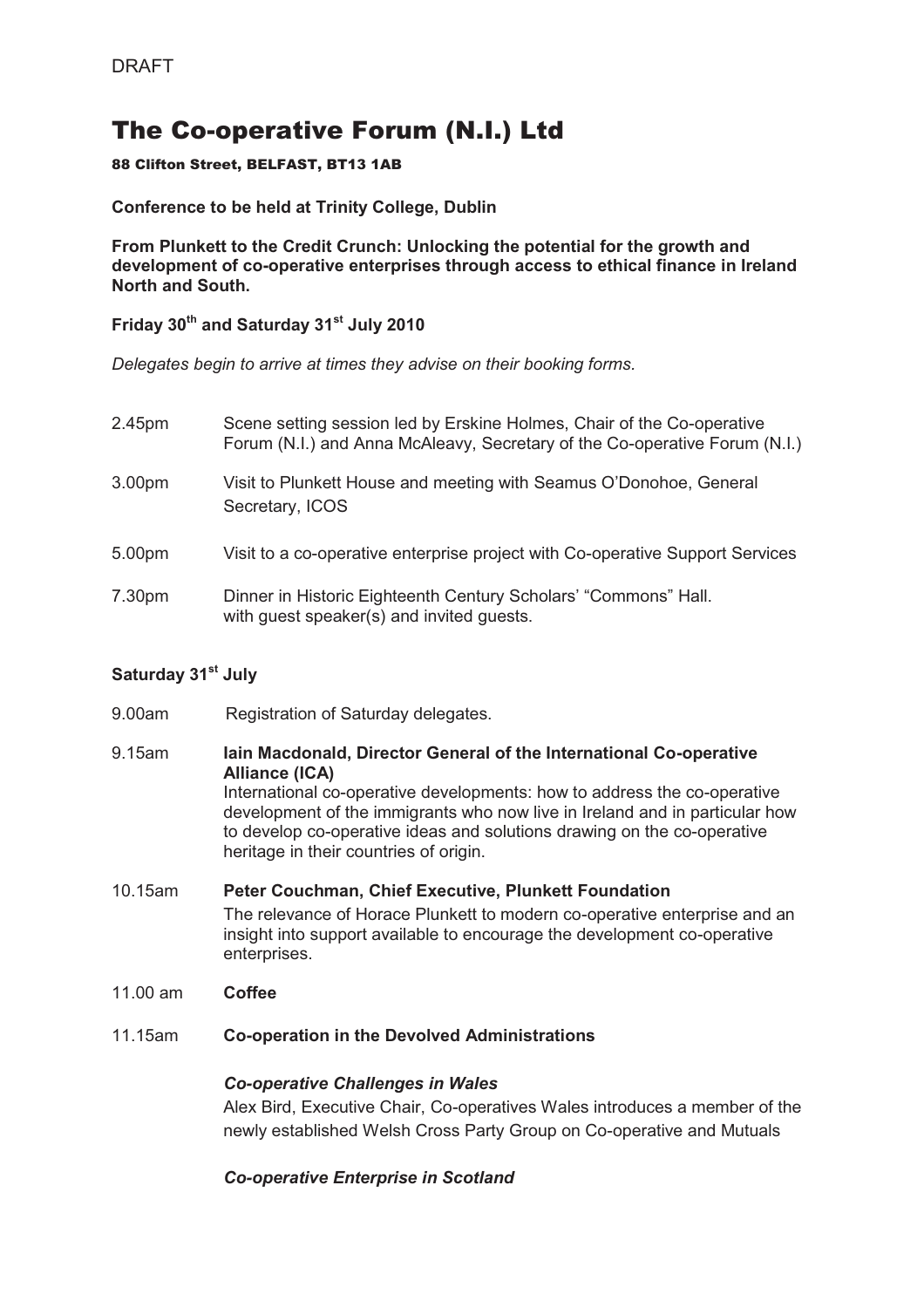Jim Lee, Secretary Co-operation & Mutuality Scotland Introduces a member of the Cross Party Group on Co-operatives and Mutuals

#### *Progress on establishing an All Party Assembly Group on Co-operative and Mutuals in Northern Ireland*

Anna McAleavy, Secretary, Co-operative Forum (N.I.) introduces a member of the All Party Group.

- 1.00pm **Lunch**
- 2.15pm **Dr. S.I.G. Adamson, OBE, Chairman of the Somme Association** The impact of Horace Plunkett on Irish Society and Co-operation in Ireland

#### 3.00pm **Ethical Finance and support for the Co-operative Sector**

Social Enterprise Finance to support Social enterprise in Ireland: the role of UCIT and Clan Credo.

#### **Mark Bailey President, Irish League of Credit Unions and Kevin Helferty, ILCU**

#### **Tommy Jefffers, Ulster Federation of Credit Unions**

Developments in the role of financial co-operatives in supporting communities

- 3.45pm **Coffee / Tea**
- 4.00pm E-Commerce and the Credit Union Movement: access to affordable finance to support families in need of home appliances. Role of Co-operative Group

Mutual Finance to refinance NI Housing programme: is this a way ahead.

 **David Coulter, Deputy Chief Executive , Co-operativesUK**  Supporting co-operative enterprise.

- 5.15pm **Golden Anikwe, National Co-ordinator, Co-operative Support Services**  A practitioner's perspective on co-operative enterprise development including access to support services.
- 5.30pm **Plenary**
- 6.00pm **Close**
- 7.30pm **Dinner – small group discussion in local restaurants**

**Sunday 1stAugust 2010**